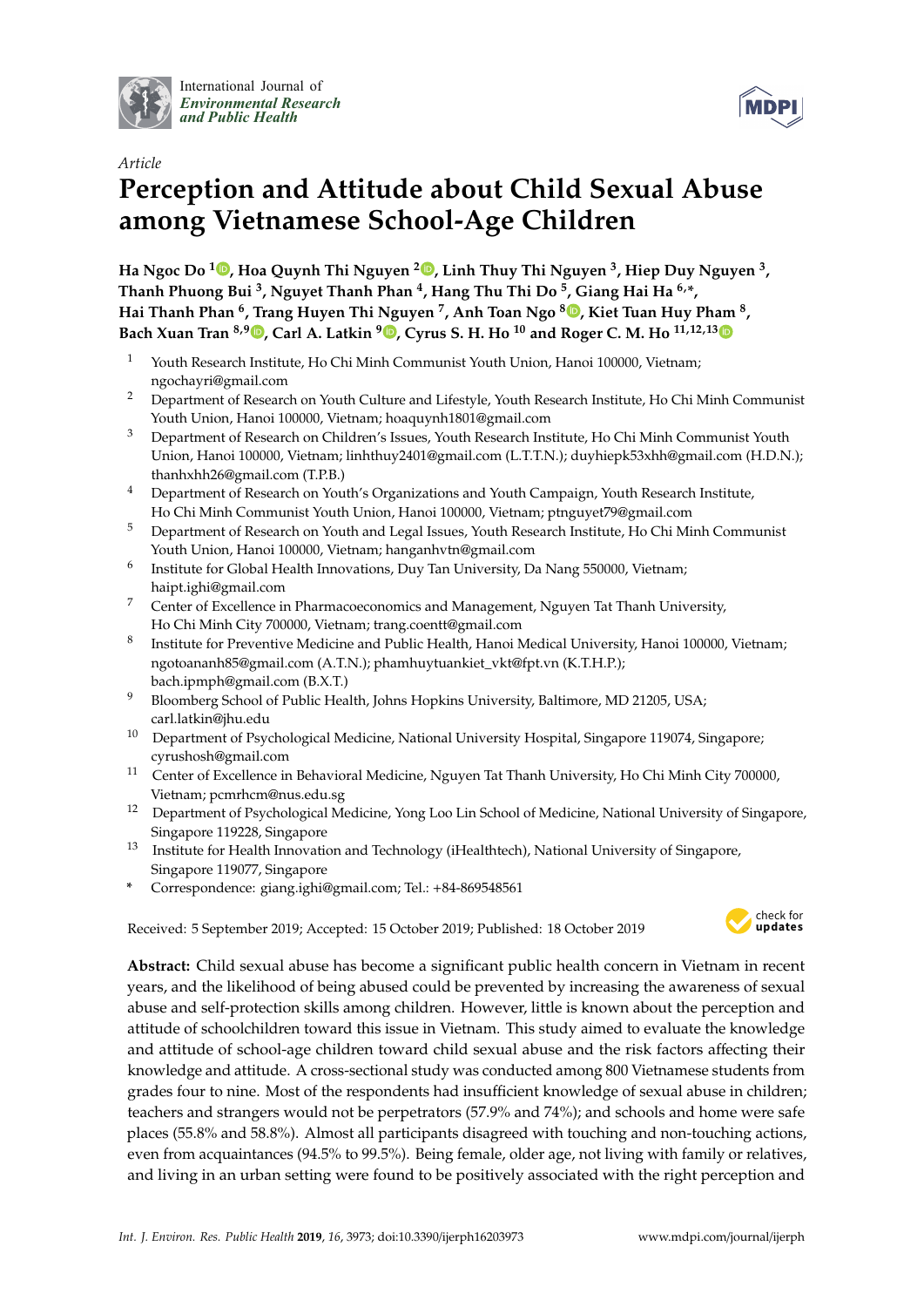attitude toward child sexual abuse. A sexuality education program should be officially applied at schools for children with the support of their parents to narrow the knowledge gap between different geographical locations and genders.

**Keywords:** children; sexual abuse; perception; attitude; knowledge; Vietnam

## **1. Introduction**

Child sexual abuse (CSA) is a type of violence against children that has received significant concern worldwide [\[1](#page-6-0)[,2\]](#page-6-1). The inconsistency in defining CSA has been noted since the 1970s [\[3–](#page-6-2)[7\]](#page-7-0), and this issue is one of the two main unsolved problems for this serious crime. The other problem are the different and unclear concepts of CSA such as "child sexual abuse", "child sexual exploitation", or "adverse sexual assault" [\[8\]](#page-7-1). Although there have been various definitions of CSA [\[9–](#page-7-2)[11\]](#page-7-3), we chose the definition of the World Health Organization (WHO). The WHO considers CSA as a sexual activity between a child and an adult or another child, in which a child "does not fully comprehend, is unable to give informed consent to, or for which the child is not developmentally prepared and cannot give consent, or that violates the laws or social taboos of society" [\[10\]](#page-7-4).

Globally, the prevalence of child sexual abuse is 18% for girls and 7.6% for boys [\[12\]](#page-7-5). The World Health Organization (WHO) revealed that one in 13 men and one in five females suffered various forms of sexual violence whilst being a child [\[13\]](#page-7-6). The prevalence of child sexual abuse in Africa, Asia and Oceania, and Europe was 34.4%, 23.9%, and 9.2%, respectively [\[14\]](#page-7-7). Compared to these figures, the prevalence of child sexual abuse in Vietnam was lower, in the range of 2.6%–2.8% [\[15,](#page-7-8)[16\]](#page-7-9). Another study confirmed that the prevalence of child sexual abuse by self-report in Taipei, Shanghai (China), and Hanoi (Vietnam) was 5.2%, 1.3%, and 0.5%, respectively [\[17\]](#page-7-10). However, it is difficult to identify the exact prevalence rates of child sexual abuse as this crime is often covered up and not reported [\[18\]](#page-7-11). Another explanation could be the inconsistency of the definition regarding child sexual abuse among researchers and organizations [\[19](#page-7-12)[–21\]](#page-7-13), which can lead to the difference in results from scientific articles, reviews, reports, or even policy and legacy. Moreover, it could be that the culture, child protection systems, legal systems, or healthcare systems in some countries are not sensitive to or developed enough to focus on this serious issue [\[22\]](#page-7-14).

Even when child sexual abuse happens at a low rate, this crime not only causes short-term and long-term impacts on victims, but is also a worrisome burden to the family and society [\[1,](#page-6-0)[16,](#page-7-9)[23\]](#page-7-15). The personal consequences include an increased likelihood of suffering mental illness, psychiatric disorders [\[24\]](#page-7-16), post-traumatic stress disorder [\[25](#page-7-17)[,26\]](#page-7-18), risk of suicide [\[27](#page-7-19)[,28\]](#page-7-20), substance use disorder [\[28\]](#page-7-20), and a lower economic condition when compared with those who had not been abused [\[29\]](#page-8-0). Some studies have proven the existence of a vicious cycle when the abused child becomes the abuser among male perpetrators [\[30](#page-8-1)[,31\]](#page-8-2). Other studies have cited economic impacts: child sexual abuse was reported to cause 0.39% loss of the gross domestic product for China [\[32\]](#page-8-3), and the economic value of the disability-adjusted life years lost to child sexual abuse increased from 0.209% to 0.865% [\[33\]](#page-8-4). Thus, protecting children from child sexual abuse and instructing them to increase their awareness of the risks of this serious crime are necessary. However, children are vulnerable, dependent, and lack knowledge about danger and protection [\[34\]](#page-8-5). Increasing the awareness of children regarding sexual abuse could be one of the solutions to this serious issue.

There have been several studies focusing on the perception and attitude toward child sexual abuse. Rural communities in Tanzania had accepting attitudes toward sexual violence [\[35\]](#page-8-6) and parental responses showed that they had adequate knowledge regarding child sexual abuse [\[36,](#page-8-7)[37\]](#page-8-8). However, most of the research has been aimed at investigating the perception and attitudes of men and women aged 18 years old and above [\[35](#page-8-6)[,38](#page-8-9)[,39\]](#page-8-10), parents with children under 18 [\[40\]](#page-8-11), or representatives of the socio-legal system (police investigators, magistrates, legal officers, and social officers) [\[41\]](#page-8-12). Meanwhile,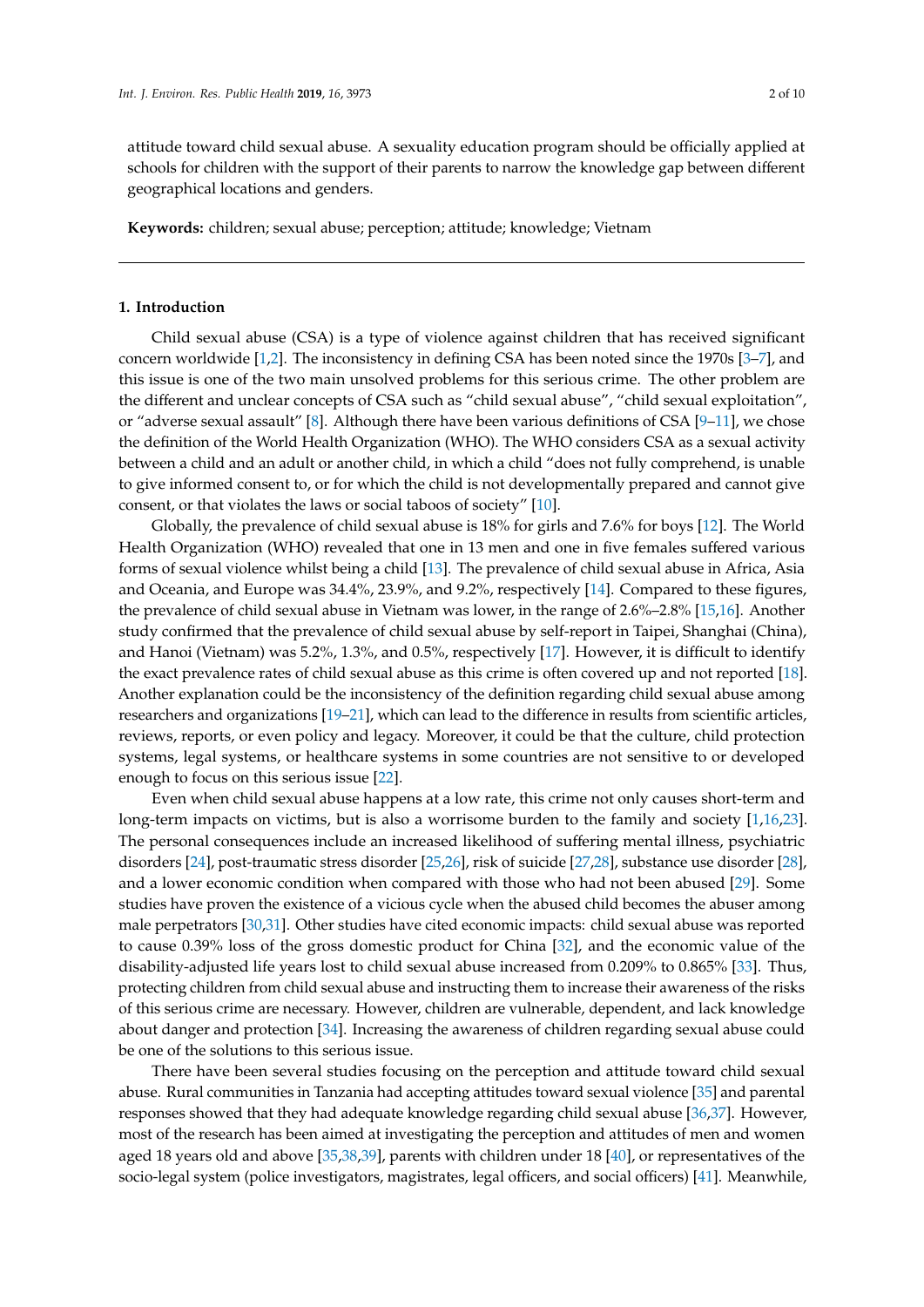children, who suffer the most regarding the consequences of this serious crime, had their opinions not given sufficient attention and even do not have enough cognition about the forms of CSA [\[42\]](#page-8-13). In particular, if the perpetrator was a family member due to embarrassment and shame to the family, these cases were sometimes covered up [\[43\]](#page-8-14).

To our knowledge, in Vietnam, there has not been any study investigating the perception and attitude of school children (9–15 years old) regarding child sexual abuse. This is important information, especially in the context of Vietnam, where sex is culturally an under-discussed topic, non-professional parents do not provide sex education to their children, and schools do not offer enough information on sexual health (usually within a one-off 30-min session during a biology class) [\[44\]](#page-8-15). In Vietnam, the law on CSA is ambiguous, where some forms of sexual violence are still considered as inappropriate public behavior and people can be fined an administrative fee of only up to \$13 [\[45\]](#page-8-16). This study, therefore, aims to explore what children know and how they think about child sexual abuse.

## **2. Materials and Methods**

## *2.1. Study Design and Sampling Procedure*

A cross-sectional study was conducted from May to August 2017 in three provinces including Hanoi, Lao Cai, and Binh Thuan. In each province, we listed all of the public and private elementary and secondary schools, and randomly selected five elementary and five secondary schools by using computer software. Among the selected elementary schools, we chose children from grades four and five, while among the selected secondary schools, we chose all four grades (from grades six to nine). In each grade, we randomly singled out two or three classes and 10–15 students per class. The school students took part in the interview if they: (1) were aged from 10–16 years old; (2) were studying in the selected schools; and (3) agreed to participate in the study as well as had agreement from their teachers and their parents/caregivers. A total of 800 school-aged children were included in the study.

#### *2.2. Data Measurements*

Data were collected based on a self-administered questionnaire. Each questionnaire lasted 15 minutes. An interviewer introduced the purpose of the study briefly and carefully guided the participants in order to fill the questionnaire with the highest quality. A private room and seats were arranged to avoid discussions among students during the data collection.

The collected information included the sociodemographic characteristics (gender, grade, living location, and people whom children were living with), perception, and attitude of school-aged children to child sexual abuse.

CSA involves several types of sexual activities toward children [\[2\]](#page-6-1), however, for our objectives, we designed questions based on two types of sexual abuse: contact and non-contact abuse [\[46\]](#page-8-17). Regarding the children's perception regarding child sexual abuse, we asked school children ten questions including: (1) express their opinions about possible victims of child sexual abuse (two items); (2) possible child sexual abuse offenders (three items); and (3) possible places and times of child sexual abuse (four items). Meanwhile, to reveal attitudes toward child sexual abuse, contact CSA was measured by asking "A teacher wants to touch the child's body for a high score", and non-contact CSA was measured by asking "Friends/neighbors want to tell stories related to touch, kiss, or hug", and "Parents' friends promise to us take out if we agree to see a picture related to sex". A child will choose whether they agree or disagree with the above statement. Each correct answer for perception or attitude scored 1. The final scores of perception and attitude were transformed into a 10-point scale.

#### *2.3. Data Analysis*

Stata 14.0 was used to analyze the data. A p-value under 0.05 represented the statistical significance. Chi-squared and Kruskal–Wallis tests were used to identify the differences in characteristics between male and female children. A multivariate Tobit regression was used to determine the predictors of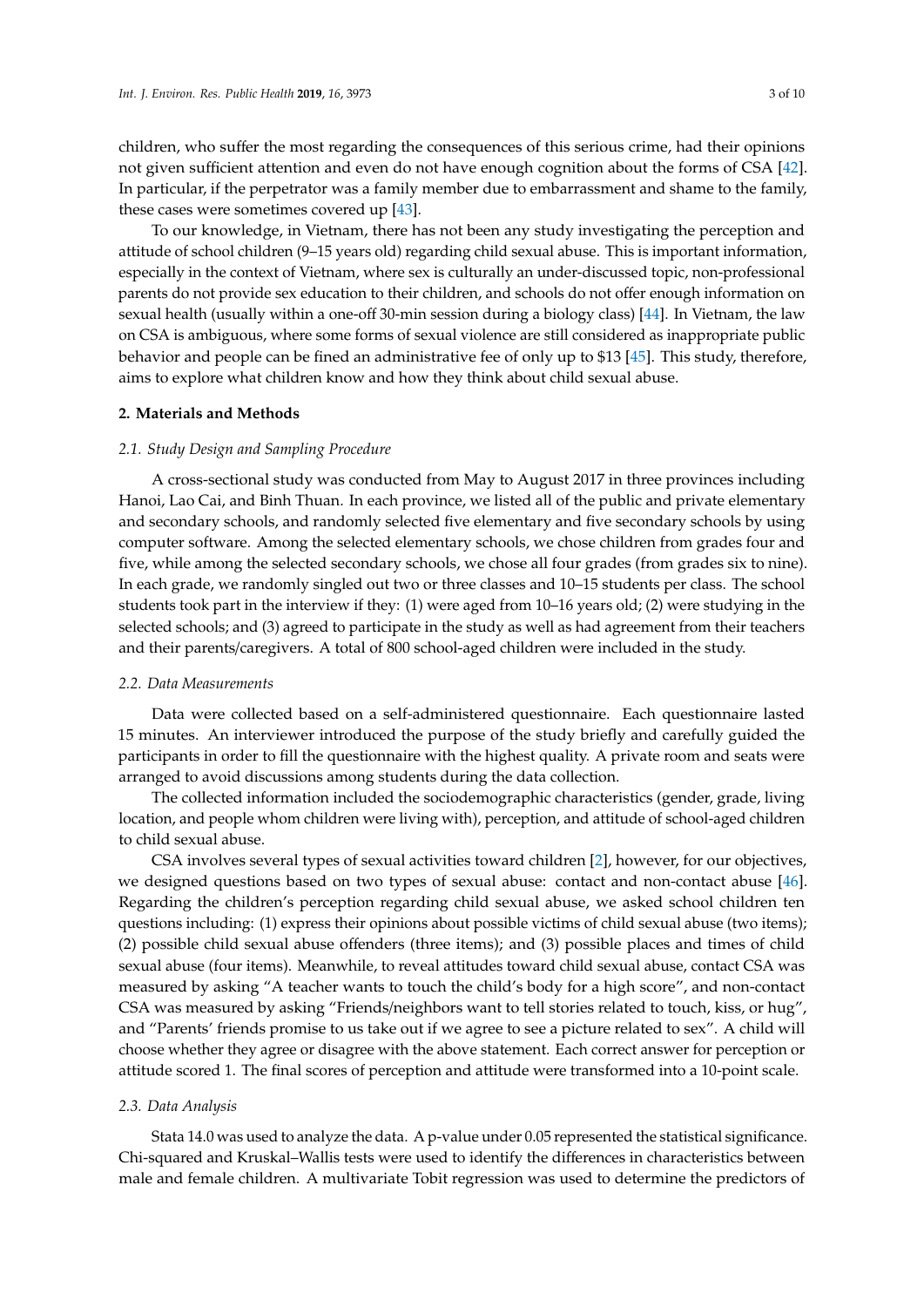perception and attitude scores. Cronbach's alpha was used to assess the internal consistency of the questionnaire. The Cronbach's alpha  $(\alpha)$  of perception and attitude were 0.7537 and 0.7105, respectively. Stepwise forward selection strategies were used along with multivariate regressions at the threshold of 0.2 to construct the reduced model.

# *2.4. Ethics Approval*

Our participants were children aged from 9 to 15 years old. The researcher explained the study to their parents and the consent forms were signed by their parents. After enrolment, participants were assigned different identification codes (ID) and interviewers wrote the ID on each question sheet instead of the child's identity. The interviewers had to sign a "security agreement" form as part of the employment contract. The protocol of this study was approved by the Institutional Review Boards (IRB) of the Youth Research Institute.

## **3. Results**

Table [1](#page-3-0) shows that most of the participants were female (58.6%), living with their father (90.5%), living with their mother (96.9%), and living in a rural area (43.7%). There were differences in grades, living with grandfather, grandmother, and other relatives among children in three locations (*p* < 0.05).

<span id="page-3-0"></span>

| Characteristics                        | Male |      | Female |      | Total |       | $p$ -Value |
|----------------------------------------|------|------|--------|------|-------|-------|------------|
|                                        | n    | $\%$ | n      | $\%$ | n     | $\%$  |            |
| Total                                  | 331  | 41.4 | 469    | 58.6 | 800   | 100.0 |            |
| Grade                                  |      |      |        |      |       |       |            |
| 4th                                    | 58   | 17.8 | 82     | 17.5 | 141   | 17.6  | 0.08       |
| 5th                                    | 67   | 20.2 | 74     | 15.8 | 141   | 17.6  |            |
| 6th                                    | 57   | 17.2 | 61     | 13.0 | 118   | 14.8  |            |
| 7th                                    | 56   | 16.9 | 91     | 19.4 | 147   | 18.4  |            |
| 8th                                    | 49   | 14.8 | 71     | 15.1 | 120   | 15.0  |            |
| 9th                                    | 43   | 13.0 | 90     | 19.2 | 133   | 16.6  |            |
| People living with                     |      |      |        |      |       |       |            |
| Father                                 | 302  | 91.2 | 442    | 90.0 | 724   | 90.5  | 0.55       |
| Mother                                 | 316  | 95.5 | 459    | 97.9 | 775   | 96.9  | 0.06       |
| Grandfather                            | 77   | 23.3 | 98     | 20.9 | 175   | 21.9  | 0.43       |
| Grandmother                            | 114  | 34.4 | 136    | 29.0 | 250   | 31.3  | 0.10       |
| Other relatives                        | 31   | 9.4  | 31     | 6.6  | 62    | 7.8   | 0.15       |
| Other people (not family or relatives) | 18   | 5.4  | 7      | 1.5  | 25    | 3.1   | < 0.01     |
| <b>Living location</b>                 |      |      |        |      |       |       |            |
| Urban                                  | 90   | 27.2 | 160    | 34.1 | 250   | 31.3  | 0.10       |
| Rural                                  | 150  | 45.3 | 200    | 42.6 | 350   | 43.7  |            |
| Mountainous                            | 91   | 27.5 | 109    | 23.3 | 200   | 25.0  |            |

**Table 1.** Demographic characteristics of the children.

Table [2](#page-4-0) reveals that the highest percentage of children agreeing with the following items "Children are at risk of sexual abuse at night and in places with a few people" (80.5%), "Only girls can be victims of child sexual abuse" (79.0%), and "Boys cannot be victims of child sexual abuse" (78.5%). The mean perception score was  $6.8$  (SD = 2.6).

Regarding attitude, Table [3](#page-4-1) shows that the mean attitude score was  $9.7$  (SD = 1.0). No differences were found in each item and the total attitude score between males and females ( $p > 0.05$ ).

Table [4](#page-4-2) demonstrates that being female, being in a higher grade, and living with other people were positively correlated to the perception score, while children living in rural areas and mountainous regions had a lower score of perception when compared to urban areas (Coef. = −0.9; 95% CI = −1.4;  $-0.4$ ; and Coef. =  $-1.7$ , 95% CI =  $-2.3$ ;  $-1.2$ , respectively). Studying in a higher grade was also positively associated with having a higher attitude score.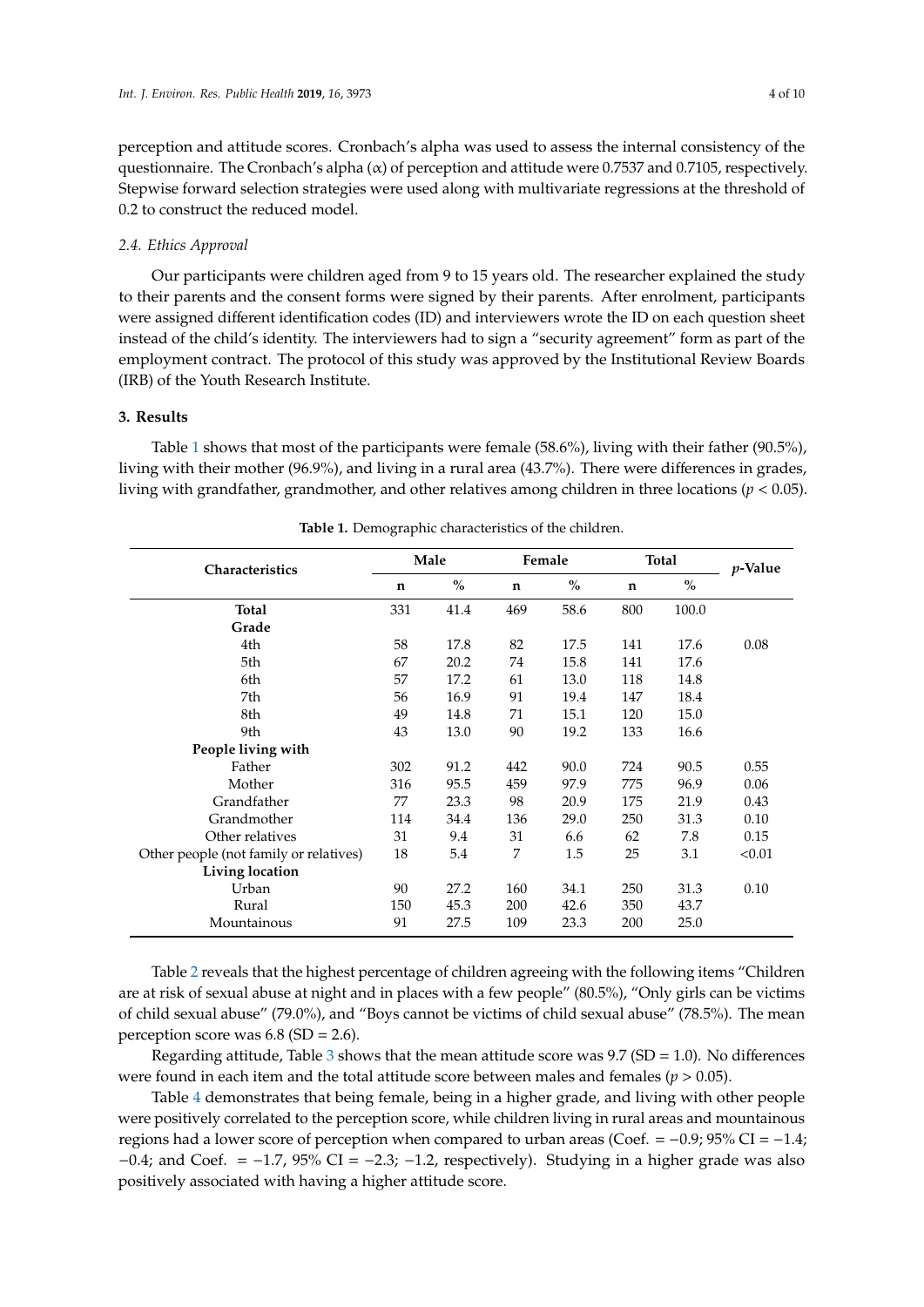| <b>Characteristics</b>                                                                            |      | Male          |      | Female        |      | Total     | <i>v</i> -Value |
|---------------------------------------------------------------------------------------------------|------|---------------|------|---------------|------|-----------|-----------------|
|                                                                                                   |      | $\frac{0}{0}$ | n    | $\frac{0}{0}$ | n    | $\%$      |                 |
| Possible victims of child sexual abuse                                                            |      |               |      |               |      |           |                 |
| Boys cannot be victims of child sexual abuse                                                      | 243  | 73.4          | 385  | 82.1          | 628  | 78.5      | < 0.01          |
| Only girls can be victims of child sexual abuse                                                   | 246  | 74.3          | 386  | 82.3          | 632  | 79.0      | 0.02            |
| Possible child sexual abuse offenders                                                             |      |               |      |               |      |           |                 |
| Teachers would not be child sexual abuse offenders                                                | 160  | 48.3          | 303  | 64.6          | 463  | 57.9      | < 0.01          |
| Just be wary of strangers because they are a big risk<br>that can harm children                   | 206  | 62.2          | 344  | 73.4          | 550  | 68.8      | < 0.01          |
| Relatives never commit child sexual abuse                                                         | 222  | 67.1          | 370  | 78.9          | 592  | 74.0      | < 0.01          |
| Possible places and times of child sexual abuse                                                   |      |               |      |               |      |           |                 |
| Children are at risk of sexual abuse at night and in<br>places with few people                    | 263  | 79.5          | 381  | 81.2          | 644  | 80.5      | 0.47            |
| Residential areas, amusement parks, etc. are places<br>where children are at risk of sexual abuse | 183  | 55.3          | 261  | 55.7          | 444  | 55.5      | 0.39            |
| School is a place where there is no possibility of<br>sexual abuse of children                    | 163  | 49.2          | 283  | 60.3          | 446  | 55.8      | < 0.01          |
| Child sexual abuse cannot occur in the family                                                     | 171  | 51.7          | 299  | 63.8          | 470  | 58.8      | < 0.01          |
|                                                                                                   | Mean | <b>SD</b>     | Mean | <b>SD</b>     | Mean | <b>SD</b> |                 |
| Perception score (per 10 points)                                                                  | 6.2  | 2.7           | 7.1  | 2.5           | 6.8  | 2.6       | < 0.01          |

<span id="page-4-0"></span>**Table 2.** Perception of school-age children regarding child sexual abuse (% having "agree" answers).

**Table 3.** Attitude toward child sexual abuse among school-age children.

<span id="page-4-1"></span>

| <b>Characteristics</b>                              | Male |               | Female       |           | <b>Total</b> |           | <i>p</i> -Value |
|-----------------------------------------------------|------|---------------|--------------|-----------|--------------|-----------|-----------------|
|                                                     |      | $\frac{0}{0}$ | n            | $\%$      | $\mathbf n$  | $\%$      |                 |
| A teacher wants to touch child's body for a high    |      |               |              |           |              |           |                 |
| score                                               |      |               |              |           |              |           |                 |
| Agree                                               | 3    | 0.9           | $\mathbf{1}$ | 0.2       | 4            | 0.5       | 0.17            |
| <b>Disagree</b>                                     | 328  | 99.1          | 468          | 99.8      | 796          | 99.5      |                 |
| Friends/neighbors want to tell stories that related |      |               |              |           |              |           |                 |
| to touch, kiss, hug, etc.                           |      |               |              |           |              |           |                 |
| Agree                                               | 21   | 6.3           | 23           | 4.9       | 44           | 5.5       | 0.38            |
| <b>Disagree</b>                                     | 310  | 93.7          | 446          | 95.1      | 756          | 94.5      |                 |
| Parents' friends promise to take out if agreeing to |      |               |              |           |              |           |                 |
| see the picture related to sex                      |      |               |              |           |              |           |                 |
| Agree                                               | 10   | 3.0           | 11           | 2.4       | 21           | 2.6       | 0.56            |
| <b>Disagree</b>                                     | 321  | 97.0          | 458          | 97.6      | 779          | 97.4      |                 |
|                                                     | Mean | <b>SD</b>     | Mean         | <b>SD</b> | Mean         | <b>SD</b> |                 |
| Attitude score                                      | 9.7  | $1.1\,$       | 9.8          | 1.0       | 9.7          | 1.0       | 0.15            |

**Table 4.** Factors associated with perception and attitude toward child sexual abuse.

<span id="page-4-2"></span>

| <b>Characteristics</b>                                             |            | Perception about Child Sexual Abuse | Attitude toward Child Sexual Abuse |             |  |  |
|--------------------------------------------------------------------|------------|-------------------------------------|------------------------------------|-------------|--|--|
|                                                                    | Coef.      | 95%CI                               | Coef.                              | 95%CI       |  |  |
| Gender (Female vs. Male)                                           | $0.8***$   | 0.3; 1.2                            | $1.5*$                             | $-0.3:3.3$  |  |  |
| Grade (vs. 4th)                                                    |            |                                     |                                    |             |  |  |
| 5th                                                                | $1.1***$   | 0.4; 1.8                            | $3.0**$                            | 0.3; 5.8    |  |  |
| 6th                                                                | $1.5***$   | 0.8:2.2                             | $5.1***$                           | 1.5:8.6     |  |  |
| 7th                                                                | $1.7***$   | 1.0; 2.4                            |                                    |             |  |  |
| 8th                                                                | $1.7***$   | 0.9:2.4                             |                                    |             |  |  |
| 9th                                                                | $2.6***$   | 1.9; 3.3                            |                                    |             |  |  |
| Living with other people<br>(not family or relatives) (Yes vs. No) | $2.0***$   | 0.9:3.2                             |                                    |             |  |  |
| Living location (vs Urban)                                         |            |                                     |                                    |             |  |  |
| Rural                                                              | $-0.9***$  | $-1.4; -0.4$                        |                                    |             |  |  |
| Mountainous                                                        | $-1.7$ *** | $-2.3; -1.2$                        | 1.6                                | $-0.6; 3.7$ |  |  |

 $* p < 0.1; ** p < 0.05; ** p < 0.01.$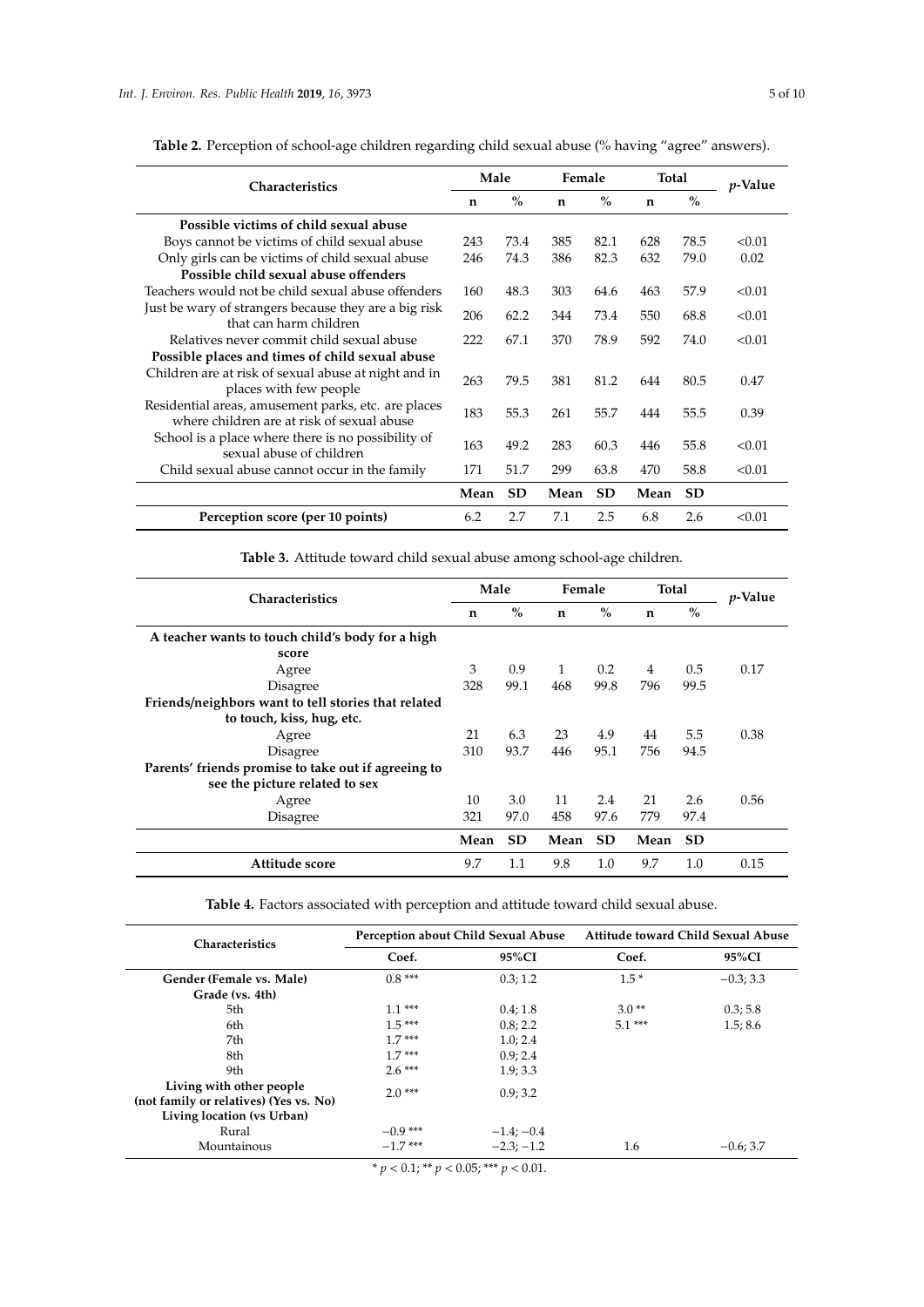## **4. Discussion**

This study has provided some insights into the level of awareness and attitude of school-aged children on the issue of child sexual abuse. Although up to 99.5% of our participants did not agree with touching or non-physical contacts, they had insufficient knowledge of sexual abuse in children. The majority of them believed that boys could not be victims of sexual abuse, nor the perpetrators could be relatives, and more than half considered schools and their home a safe place. The results could contribute to enhancing the sex education programs at schools, in a family, or in the community to prevent this crime against children.

We found that the overwhelming majority (80%) of school children agreed that boys could not be victims of child sexual abuse. However, over 25 years, many studies have shown that boys have experienced sexual abuse or assault [\[12](#page-7-5)[,13](#page-7-6)[,47](#page-8-18)[,48\]](#page-8-19). The awareness of male sexual abuse is incomplete [\[49\]](#page-8-20), and research on male sexual abuse has lagged behind that of female sexual abuse [\[50\]](#page-8-21). This issue could be explained by the silence of survivors [\[51\]](#page-8-22). Several reasons may keep boys from revealing abuse including society as it does not encourage men to express feelings of helplessness and vulnerability [\[52,](#page-9-0)[53\]](#page-9-1), a fear of stigmatization [\[54\]](#page-9-2), and that children do not fully understand what has happened [\[51\]](#page-8-22).

Notably, three-fourths of school children believed that perpetrators would be strangers and could not be relatives or teachers. However, the research among female college students in Singapore showed that most perpetrators were neighbors or friends [\[55\]](#page-9-3). A similar result in a study conducted in Hong Kong confirmed that friends of the family or victims were the primary perpetrators ( $n = 96$ ; 64.2%) [\[56\]](#page-9-4). In South Korea, peers were the foremost perpetrators with one-fifth (20.7%) of all research cases [\[57\]](#page-9-5). According to the result, the perception of Vietnamese schoolchildren to CSA was inadequate. Thus, a solution to this phenomenon is needed in further research.

Furthermore, more than half of the school children considered school and family a safe place (58.8% and 58.8%, respectively). However, the place where incidents of abuse occur are mainly at schools (24.9% among females from age 18–24 and 26.0% among males from age 18–24 confirmed this) [\[58\]](#page-9-6). Regarding peer sexual abuse, school settings were the place where sexual intercourse took place [\[57\]](#page-9-5). Moreover, a survey in 2014 revealed that home, which should be the safest place, turned out to be the most dangerous place for children [\[59\]](#page-9-7).

The respondents also had the perception that a child was abused when they were alone, at night, and in a quiet place when few people were around. Almost all respondents disagreed with both touching and non-touching activities, even from an acquaintance. In Vietnam, the official sex education program has not been offered at schools, and Vietnamese parents are not eager to talk about sex as they consider sexuality to be sinful and taboo [\[44\]](#page-8-15). Therefore, the children have to find other sources of information such as the Internet or social networks. Nonetheless, some of them provided incorrect information, which can lead to misconceptions about sexual abuse to children. Therefore, unofficial information might lead to the failure to protect children from sexual abuse.

Regarding the factors affected by the perception and attitude, our study identified four main factors: gender, age, living with other people, and living location. First, female school-aged children had better knowledge about child sexual abuse than their male school-age counterparts. This result is along the same line as others [\[60](#page-9-8)[,61\]](#page-9-9). One explanation could be the concept that only females are victims of sexual abuse in Vietnamese society. Thus, they receive more concern from family, especially young parents (under 40 years old) who are more open to children asking and accessing sexuality information than older parents [\[44\]](#page-8-15). Our study also suggests that age is a protective factor for the proper perception of child sexual abuse. The increasing age leads to an increase in knowledge and experience in preventing child sexual abuse [\[35,](#page-8-6)[37\]](#page-8-8). Notably, but not surprisingly, a child who does not live with parents or relatives have knowledge of child sexual abuse. Living with other people places children at a higher risk of being abused [\[62\]](#page-9-10); thus, this may force children to have to be equipped with the knowledge and skills to protect themselves. Last, but not least, children in urban areas have a better knowledge of child sexual abuse when compared with rural and mountainous areas. Factors related to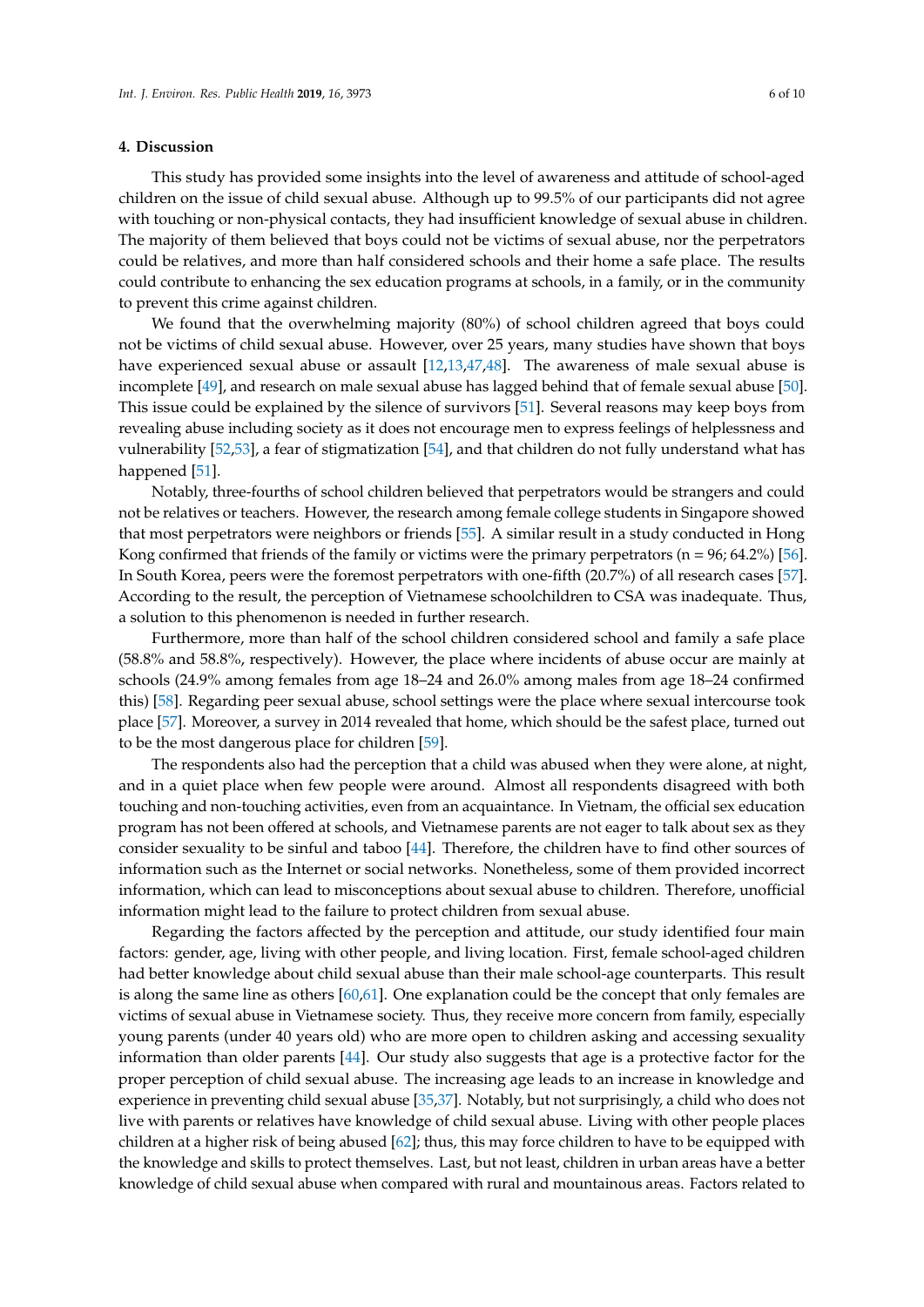those areas could explain this result. First, in Vietnam, the proportion of the population aged five and older who completed all education levels in urban settings was higher than that in rural settings [\[63\]](#page-9-11). The level of education could be a protective factor to the awareness of child sexual abuse. Second, a fear of stigma and the norms of keeping private matters private in many rural and mountainous areas may keep the perpetrator from being detected and prosecuted by authorities [\[64](#page-9-12)[,65\]](#page-9-13). The result of this study could serve as preliminary evidence for designing further school-based education programs against sexual abuse among children in Vietnam. The difference in the knowledge about sexual abuse between schoolgirls and boys as well as a lack of awareness about the risks to those having close relationships with the children, even relatives or teachers, being perpetrators, as found by our study, should be taken into account when developing these education programs. Such consideration can be said to be even more important in the context of limited sexual/self-protection education program and knowledge among children in Vietnam.

Some limitations should be considered. First, our research is a cross-sectional study; it would be challenging to conclude causality between the risk factors and outcomes. Second, the self-reported questionnaire might cause recall bias and social desirability response bias. Our interviewers were well-trained to recognize and minimize bias. Third, we did not investigate the knowledge of the schoolchildren about CSA, but focused only on perception and attitude. Finally, the participants were from three provinces in Vietnam. However, these three provinces were located in different geographic areas (urban, rural, and mountainous) with different social characteristics. Therefore, it may increase the generalization to the whole population. Primarily, the results of this study can still be used as evidence for identifying risk factors in child sexual abuse.

# **5. Conclusions**

In summary, almost all of the school children in our study were aware of child sexual abuse and were non-supportive of touching or non-touching action. The findings of this study suggest a lack of official sexuality education programs for Vietnamese children, especially those living in rural or remote areas. This is an alarm for caregivers, people who work with children such as teachers, and policymakers to pay more attention on providing the children with accurate information on sexual abuse. This might help to increase the awareness of children to sexual abuse, and from that, the crime against children could be reduced and prevented.

**Author Contributions:** Conceptualization, H.N.D., H.Q.T.N., L.T.T.N., H.T.T.D., G.H.H., T.H.T.N., K.T.H.P., C.A.L., and R.C.M.H.; Data curation, H.N.D., H.Q.T.N., H.D.N., N.T.P., H.T.T.D., H.T.P., A.T.N., B.X.T., and C.S.H.H.; Formal analysis, H.N.D., H.D.N., T.P.B., N.T.P., G.H.H., H.T.P., A.T.N., C.S.H.H., and R.C.M.H.; Investigation, H.Q.T.N., L.T.T.N., H.D.N., N.T.P., G.H.H., H.T.P., and K.T.H.P.; Methodology, H.N.D., L.T.T.N., H.D.N., T.P.B., H.T.T.D., H.T.P., T.H.T.N., and A.T.N.; Project administration, H.N.D.; Software, L.T.T.N., T.P.B., N.T.P., and T.H.T.N.; Supervision, H.N.D., H.Q.T.N., K.T.H.P., B.X.T., C.A.L., and R.C.M.H.; Validation, T.P.B., A.T.N., B.X.T., C.A.L., and C.S.H.H.; Visualization, T.H.T.N.; Writing—original draft, H.N.D., H.Q.T.N., L.T.T.N., T.P.B., G.H.H., and A.T.N.; Writing—review & editing, H.T.T.D., K.T.H.P., B.X.T., C.A.L., C.S.H.H., and R.C.M.H.

**Funding:** This research received no external funding.

**Acknowledgments:** We would like to thank the children, their parents/caregivers, and teachers from the selected schools in Hanoi, Lao Cai, and Binh Thuan for supporting us in performing this study.

**Conflicts of Interest:** The authors declare no conflicts of interest.

## **References**

- <span id="page-6-0"></span>1. Hall, M.; Hall, J. The Long-Term Effects of Childhood Sexual Abuse: Counseling Implications. *VISTAS Online*. 2011. Available online: http://[counselingoutfitters.com](http://counselingoutfitters.com/vistas/vistas11/Article_19.pdf)/vistas/vistas11/Article\_19.pdf (accessed on 1 January 2012).
- <span id="page-6-1"></span>2. Murray, L.K.; Nguyen, A.; Cohen, J.A. Child sexual abuse. *Child Adolesc. Psychiatr. Clin. N. Am.* **2014**, *23*, 321–337. [\[CrossRef\]](http://dx.doi.org/10.1016/j.chc.2014.01.003)
- <span id="page-6-2"></span>3. Finkelhor, D.; Korbin, J. Child abuse as an international issue. *Child Abus. Negl.* **1988**, *12*, 3–23. [\[CrossRef\]](http://dx.doi.org/10.1016/0145-2134(88)90003-8)
- 4. Giovannoni, J.M.; Becerra, R.M. *Defining Child Abuse*; The Free Press: New York, NY, USA, 1979.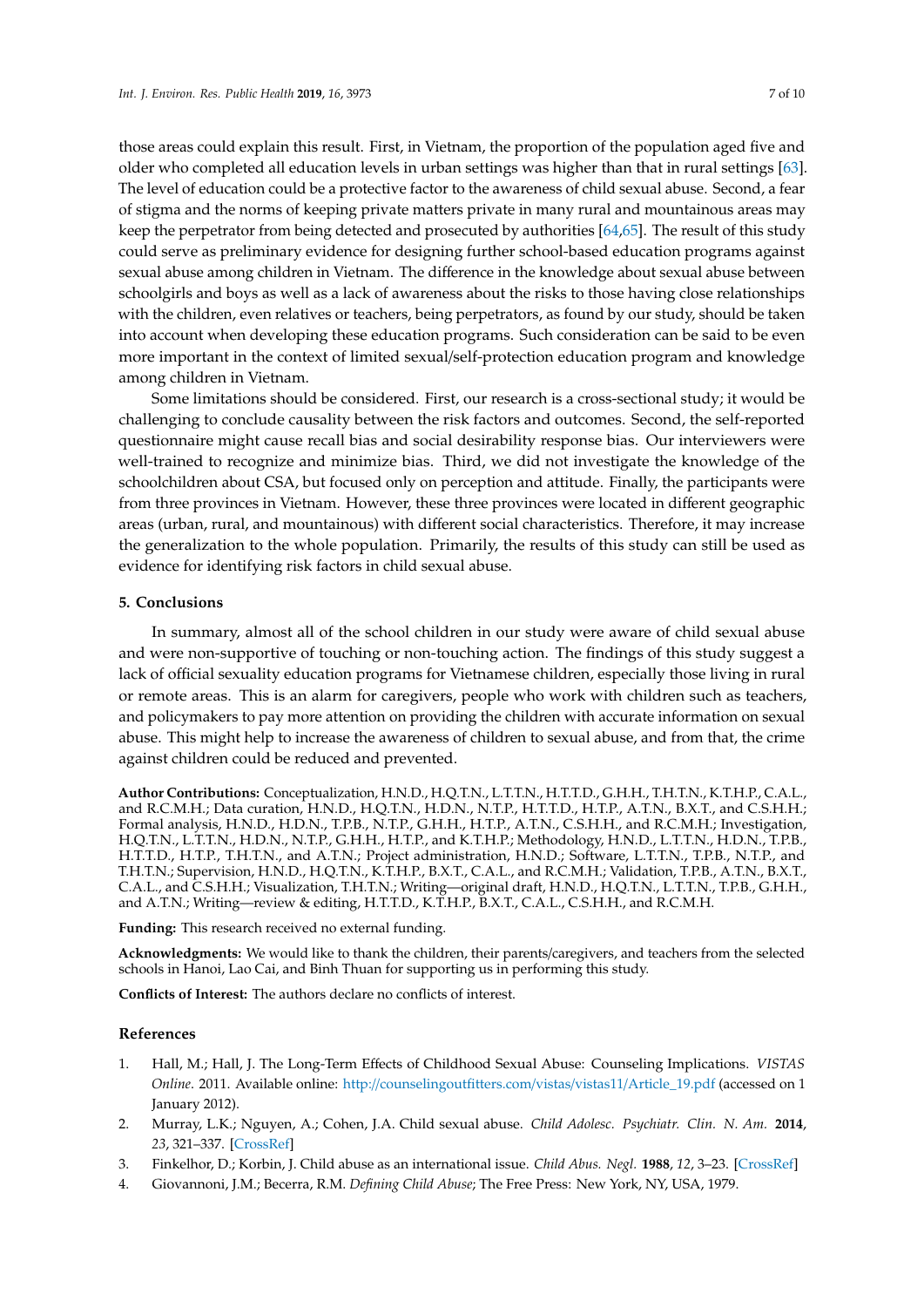- 5. Wyatt, G.E.; Peters, S.D. Issues in the definition of child sexual abuse in prevalence research. *Child Abus. Negl.* **1986**, *10*, 231–240. [\[CrossRef\]](http://dx.doi.org/10.1016/0145-2134(86)90084-0)
- 6. Holmes, W.C.; Slap, G.B. Sexual abuse of boys: Definition, prevalence, correlates, sequelae, and management. *JAMA* **1998**, *280*, 1855–1862. [\[CrossRef\]](http://dx.doi.org/10.1001/jama.280.21.1855)
- <span id="page-7-0"></span>7. Tran, B.; Pham, T.; Ha, G.; Ngo, A.; Nguyen, L.; Vu, T.; Do, H.; Nguyen, V.; Nguyen, A.; Tran, T. A bibliometric analysis of the global research trend in child maltreatment. *Int. J. Environ. Res. Public Health* **2018**, *15*, 1456. [\[CrossRef\]](http://dx.doi.org/10.3390/ijerph15071456)
- <span id="page-7-1"></span>8. Mathews, B.; Collin-Vézina, D. Child sexual abuse: Toward a conceptual model and definition. *Trauma Violence Abus.* **2019**, *20*, 131–148. [\[CrossRef\]](http://dx.doi.org/10.1177/1524838017738726)
- <span id="page-7-2"></span>9. Centers for Disease Control and Prevention. What are Child Abuse and Neglect. Available online: https://www.cdc.gov/violenceprevention/[childabuseandneglect](https://www.cdc.gov/violenceprevention/childabuseandneglect/fastfact.html)/fastfact.html (accessed on 1 October 2019).
- <span id="page-7-4"></span>10. *Guidelines for Medico-Legal Care of Victims of Sexual Violence*; World Health Organization: Geneva, Switzerland, 2003.
- <span id="page-7-3"></span>11. Queensland Government. Sexual Abuse. Available online: https://[www.qld.gov.au](https://www.qld.gov.au/community/getting-support-health-social-issue/support-victims-abuse/child-abuse/what-is-child-abuse/child-abuse-types)/community/getting[support-health-social-issue](https://www.qld.gov.au/community/getting-support-health-social-issue/support-victims-abuse/child-abuse/what-is-child-abuse/child-abuse-types)/support-victims-abuse/child-abuse/what-is-child-abuse/child-abuse-types (accessed on 1 August 2019).
- <span id="page-7-5"></span>12. Stoltenborgh, M.; van IJzendoorn, M.H.; Euser, E.M.; Bakermans-Kranenburg, M.J. A global perspective on child sexual abuse: Meta-analysis of prevalence around the world. *Child Maltreatment* **2011**, *16*, 79–101. [\[CrossRef\]](http://dx.doi.org/10.1177/1077559511403920)
- <span id="page-7-6"></span>13. World Health Organization Child Maltreatment. Available online: https://[www.who.int](https://www.who.int/en/news-room/fact-sheets/detail/child-maltreatment)/en/news-room/factsheets/detail/[child-maltreatment](https://www.who.int/en/news-room/fact-sheets/detail/child-maltreatment) (accessed on 27 April 2019).
- <span id="page-7-7"></span>14. Pereda, N.; Guilera, G.; Forns, M.; Gómez-Benito, J. The prevalence of child sexual abuse in community and student samples: A meta-analysis. *Clin. Psychol. Rev.* **2009**, *29*, 328–338. [\[CrossRef\]](http://dx.doi.org/10.1016/j.cpr.2009.02.007)
- <span id="page-7-8"></span>15. Nguyen, H.T.; Dunne, M.P.; Le, A.V. Multiple types of child maltreatment and adolescent mental health in viet nam. *Bull. World Health Organ.* **2010**, *88*, 22–30. [\[CrossRef\]](http://dx.doi.org/10.2471/BLT.08-060061)
- <span id="page-7-9"></span>16. Tran, N.K.; Alink, L.R.A.; Van Berkel, S.R.; Van Ijzendoorn, M.H. Child Maltreatment in Vietnam: Prevalence and cross-Cultural comparison. *J. Aggress. Maltreatment Trauma* **2017**, *26*, 211–230. [\[CrossRef\]](http://dx.doi.org/10.1080/10926771.2016.1250851)
- <span id="page-7-10"></span>17. Li, N.; Zabin, L.S.; Ahmed, S. The childhood sexual abuse among youth in three asian cities: Taipei, shanghai, and hanoi. *Asia Pac. J. Public Health* **2015**, *27*, NP1566–NP1577. [\[CrossRef\]](http://dx.doi.org/10.1177/1010539512471968) [\[PubMed\]](http://www.ncbi.nlm.nih.gov/pubmed/23343644)
- <span id="page-7-11"></span>18. Baker, C.K.; Gleason, K.; Naai, R.; Mitchell, J.; Trecker, C. Increasing knowledge of sexual abuse: A study with elementary school children in hawai'i. *Res. Soc. Work Pract.* **2012**, *23*, 167–178. [\[CrossRef\]](http://dx.doi.org/10.1177/1049731512468796)
- <span id="page-7-12"></span>19. Eisenberg, N.; Owens, R.G.; Dewey, M.E. Attitudes of health professionals to child sexual abuse and incest. *Child Abus. Negl.* **1987**, *11*, 109–116. [\[CrossRef\]](http://dx.doi.org/10.1016/0145-2134(87)90039-1)
- 20. Goldman, J.D.G.; Padayachi, U.K. Child sexual abuse reporting behaviour by school counsellors and their need for further education. *Health Educ. J.* **2005**, *64*, 302–322. [\[CrossRef\]](http://dx.doi.org/10.1177/001789690506400403)
- <span id="page-7-13"></span>21. Leeb, R.; Paulozzi, L.; Melanson, C.; Simon, T.; Arias, I. Child maltreatment surveillance: Uniform definitions for public health and recommended data elements, version 1.0. In *Centers for Disease Control and Prevention & National Center for Injury Prevention and Control*; Trans Tech Publ: Atlanta, Georgia, 2008.
- <span id="page-7-14"></span>22. *Sexual Violence against Children in the Caribbean, Report 2012*; Barbados; UNICEF: New York, NY, USA, 2013.
- <span id="page-7-15"></span>23. Pérez-Fuentes, G.; Olfson, M.; Villegas, L.; Morcillo, C.; Wang, S.; Blanco, C. Prevalence and correlates of child sexual abuse: A national study. *Compr Psychiatry* **2013**, *54*, 16–27. [\[CrossRef\]](http://dx.doi.org/10.1016/j.comppsych.2012.05.010)
- <span id="page-7-16"></span>24. BRIERE, J. The Long-Term clinical correlates of childhood sexual victimization. *Ann. N. Y. Acad. Sci.* **1988**, *528*, 327–334. [\[CrossRef\]](http://dx.doi.org/10.1111/j.1749-6632.1988.tb50874.x)
- <span id="page-7-17"></span>25. Widom, C.S. Posttraumatic stress disorder in abused and neglected children grown up. *Am. J. Psychiatry* **1999**, *156*, 1223–1229. [\[CrossRef\]](http://dx.doi.org/10.1176/ajp.156.8.1223)
- <span id="page-7-18"></span>26. McLeer, S.V.; Callaghan, M.; Henry, D.; Wallen, J. Psychiatric disorders in sexually abused children. *J. Am. Acad. Child Adolesc. Psychiatry* **1994**, *33*, 313–319. [\[CrossRef\]](http://dx.doi.org/10.1097/00004583-199403000-00003)
- <span id="page-7-19"></span>27. Brown, J.; Cohen, P.; Johnson, J.G.; Smailes, E.M. Childhood abuse and neglect: Specificity of effects on adolescent and young adult depression and suicidality. *J. Am. Acad.Child Adolesc. Psychiatry* **1999**, *38*, 1490–1496. [\[CrossRef\]](http://dx.doi.org/10.1097/00004583-199912000-00009)
- <span id="page-7-20"></span>28. Mullen, P.E.; Martin, J.L.; Anderson, J.C.; Romans, S.E.; Herbison, G.P. Childhood sexual abuse and mental health in adult life. *Br. J. Psychiatry* **1993**, *163*, 721–732. [\[CrossRef\]](http://dx.doi.org/10.1192/bjp.163.6.721)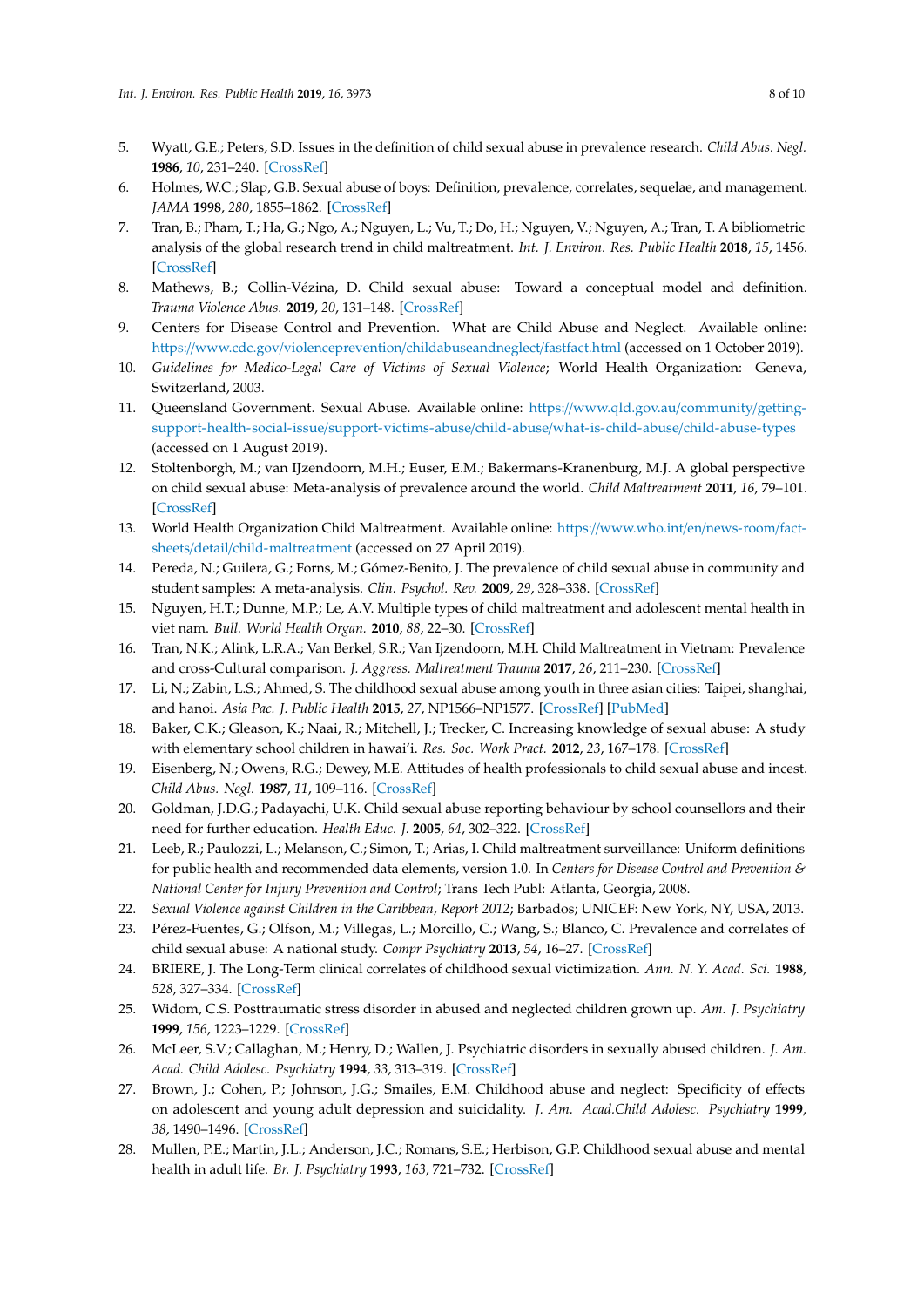- <span id="page-8-0"></span>29. Currie, J.; Widom, C.S. Long-Term consequences of child abuse and neglect on adult economic well-Being. *Child Maltreatment* **2010**, *15*, 111–120. [\[CrossRef\]](http://dx.doi.org/10.1177/1077559509355316) [\[PubMed\]](http://www.ncbi.nlm.nih.gov/pubmed/21908477)
- <span id="page-8-1"></span>30. Glasser, M.; Kolvin, I.; Campbell, D.; Glasser, A.; Leitch, I.; Farrelly, S. Cycle of child sexual abuse: Links between being a victim and becoming a perpetrator. *Br. J. Psychiatry* **2001**, *179*, 482–494. [\[CrossRef\]](http://dx.doi.org/10.1192/bjp.179.6.482) [\[PubMed\]](http://www.ncbi.nlm.nih.gov/pubmed/11731348)
- <span id="page-8-2"></span>31. Plummer, M.; Cossins, A. The cycle of Abuse: When victims become offenders. *Trauma Violence Abus.* **2018**, *19*, 286–304. [\[CrossRef\]](http://dx.doi.org/10.1177/1524838016659487) [\[PubMed\]](http://www.ncbi.nlm.nih.gov/pubmed/27436859)
- <span id="page-8-3"></span>32. Fang, X.; Fry, D.A.; Ji, K.; Finkelhor, D.; Chen, J.; Lannen, P.; Dunne, M.P. The burden of child maltreatment in China: A systematic review. *Bull World Health Organ* **2015**, *93*, 176–185C. [\[CrossRef\]](http://dx.doi.org/10.2471/BLT.14.140970) [\[PubMed\]](http://www.ncbi.nlm.nih.gov/pubmed/25838613)
- <span id="page-8-4"></span>33. Fang, X.; Fry, D.A.; Brown, D.S.; Mercy, J.A.; Dunne, M.P.; Butchart, A.R.; Corso, P.S.; Maynzyuk, K.; Dzhygyr, Y.; Chen, Y.; et al. The burden of child maltreatment in the East Asia and Pacific region. *Child Abus. Negl.* **2015**, *42*, 146–162. [\[CrossRef\]](http://dx.doi.org/10.1016/j.chiabu.2015.02.012) [\[PubMed\]](http://www.ncbi.nlm.nih.gov/pubmed/25757367)
- <span id="page-8-5"></span>34. Council of Europe. *Protecting Children from Sexual Violence-A Comprehensive Approach*; Council of Europe: Strasbourg, France, 2011.
- <span id="page-8-6"></span>35. Abeid, M.; Muganyizi, P.; Massawe, S.; Mpembeni, R.; Darj, E.; Axemo, P. Knowledge and attitude towards rape and child sexual abuse–A community-Based cross-Sectional study in rural Tanzania. *BMC Public Health* **2015**, *15*, 428. [\[CrossRef\]](http://dx.doi.org/10.1186/s12889-015-1757-7)
- <span id="page-8-7"></span>36. Mathoma, A.M.; Maripe-Perera, D.B.; Khumalo, L.P.; Mbayi, B.L.; Seloilwe, E.S. Knowledge and perceptions of parents regarding child sexual abuse in Botswana and Swaziland. *J. Pediatr. Nurs.* **2006**, *21*, 67–72. [\[CrossRef\]](http://dx.doi.org/10.1016/j.pedn.2005.08.002)
- <span id="page-8-8"></span>37. AlRammah, A.A.; Alqahtani, S.M.; Elzubair, A.G.; Al-Saleh, S.S.; Syed, W.; Khalid, A.A.; Al-Shammari, H.H. Factors associated with perceptions of child sexual abuse and lack of parental knowledge: A community-Based cross-Sectional study from the Eastern Province of Saudi Arabia. *Ann. Saudi. Med.* **2018**, *38*, 391–398. [\[CrossRef\]](http://dx.doi.org/10.5144/0256-4947.2018.391)
- <span id="page-8-9"></span>38. Mlekwa, F.M.; Nyamhanga, T.; Chalya, P.L.; Urassa, D. Knowledge, attitudes and practices of parents on child sexual abuse and its prevention in shinyanga district, Tanzania. *Tanzan. J. Health Res.* **2016**, *18*, 1–9.
- <span id="page-8-10"></span>39. Chitundu, K.; Mwape, L.; Kwaleyela, C. Perception of the community towards child sexual abuse: A case of chawama lusaka, zambia. *Open J. Psychiatry* **2018**, *8*, 328. [\[CrossRef\]](http://dx.doi.org/10.4236/ojpsych.2018.83026)
- <span id="page-8-11"></span>40. Okiche, C.; Nwobashi, L.; Ogugua, C. *G270 (P) Child Sexual Abuse: Knowledge, Perception and Preventive Practice of Caregivers of Children Seen in a Tertiary Hospital in Southeast Nigeria*; BMJ Publishing Group Ltd.: London, UK, 2019.
- <span id="page-8-12"></span>41. Kisanga, F.; Mbwambo, J.; Hogan, N.; Nystrom, L.; Emmelin, M.; Lindmark, G. Perceptions of child sexual abuse—A qualitative interview study with representatives of the socio-Legal system in urban Tanzania. *J. Child Sex. Abus.* **2010**, *19*, 290–309. [\[CrossRef\]](http://dx.doi.org/10.1080/10538711003789031) [\[PubMed\]](http://www.ncbi.nlm.nih.gov/pubmed/20509078)
- <span id="page-8-13"></span>42. Sika-Bright, S.; Nnorom, C.C. The perception of children on child sexual abuse: The case of children in some selected schools in the Cape Coast Metropolis, Ghana. *Adv. Appl. Soc.* **2013**, *3*, 246. [\[CrossRef\]](http://dx.doi.org/10.4236/aasoci.2013.36033)
- <span id="page-8-14"></span>43. Ho, P.T.; Kwok, W.M. Child sexual abuse in Hong Kong. *Child Abus. Negl. Int. J.* **1991**, *15*, 597–600. [\[CrossRef\]](http://dx.doi.org/10.1016/0145-2134(91)90044-E)
- <span id="page-8-15"></span>44. Do, L.A.; Boonmongkon, P.; Paek, S.C.; Guadamuz, T.E. 'Hu Hong' (bad thing): Parental perceptions of teenagers' sexuality in urban Vietnam. *BMC Public Health* **2017**, *17*, 226. [\[CrossRef\]](http://dx.doi.org/10.1186/s12889-017-4133-y)
- <span id="page-8-16"></span>45. Unicef. 'Shame and Pain': Vietnam Starts to Grapple with Child Abuse Epidemic. Available online: [https:](https://www.unicef.org/vietnam/stories/shame-and-pain-vietnam-starts-grapple-child-abuse-epidemic) //www.unicef.org/vietnam/stories/[shame-and-pain-vietnam-starts-grapple-child-abuse-epidemic](https://www.unicef.org/vietnam/stories/shame-and-pain-vietnam-starts-grapple-child-abuse-epidemic) (accessed on 4 October 2019).
- <span id="page-8-17"></span>46. National Society for the Prevention of Cruelty to Children. Sexual Abuse. Available online: [https:](https://www.nspcc.org.uk/what-is-child-abuse/types-of-abuse/child-sexual-abuse/) //www.nspcc.org.uk/[what-is-child-abuse](https://www.nspcc.org.uk/what-is-child-abuse/types-of-abuse/child-sexual-abuse/)/types-of-abuse/child-sexual-abuse/ (accessed on 2 October 2019).
- <span id="page-8-18"></span>47. Eaton, D.K.; Kann, L.; Kinchen, S.; Ross, J.; Hawkins, J.; Harris, W.A.; Lowry, R.; McManus, T.; Chyen, D.; Shanklin, S.; et al. Youth risk behavior surveillance-United States, 2005. *MMWR Surveill. Summ.* **2006**, *55*, 1–108. [\[CrossRef\]](http://dx.doi.org/10.1111/j.1746-1561.2006.00127.x)
- <span id="page-8-19"></span>48. Hobbs, C.; Wynne, J. Child Sexual Abuse—An Increasing Rate of Diagnosis. *Lancet* **1987**, *330*, 837–841. [\[CrossRef\]](http://dx.doi.org/10.1016/S0140-6736(87)91025-7)
- <span id="page-8-20"></span>49. Friedman, R.M. Psychodynamic group therapy for male survivors of sexual abuse. *Group* **1994**, *18*, 225–234. [\[CrossRef\]](http://dx.doi.org/10.1007/BF01458099)
- <span id="page-8-21"></span>50. Watkins, B.; Bentovim, A. The sexual abuse of male children and adolescents: A review of current research. *J. Child Psychol. Psychiatry* **1992**, *33*, 197–248. [\[CrossRef\]](http://dx.doi.org/10.1111/j.1469-7610.1992.tb00862.x)
- <span id="page-8-22"></span>51. Moody, C.W. Male child sexual abuse. *J. Pediatr. Health Care* **1999**, *13*, 112–119. [\[CrossRef\]](http://dx.doi.org/10.1016/S0891-5245(99)90072-X)